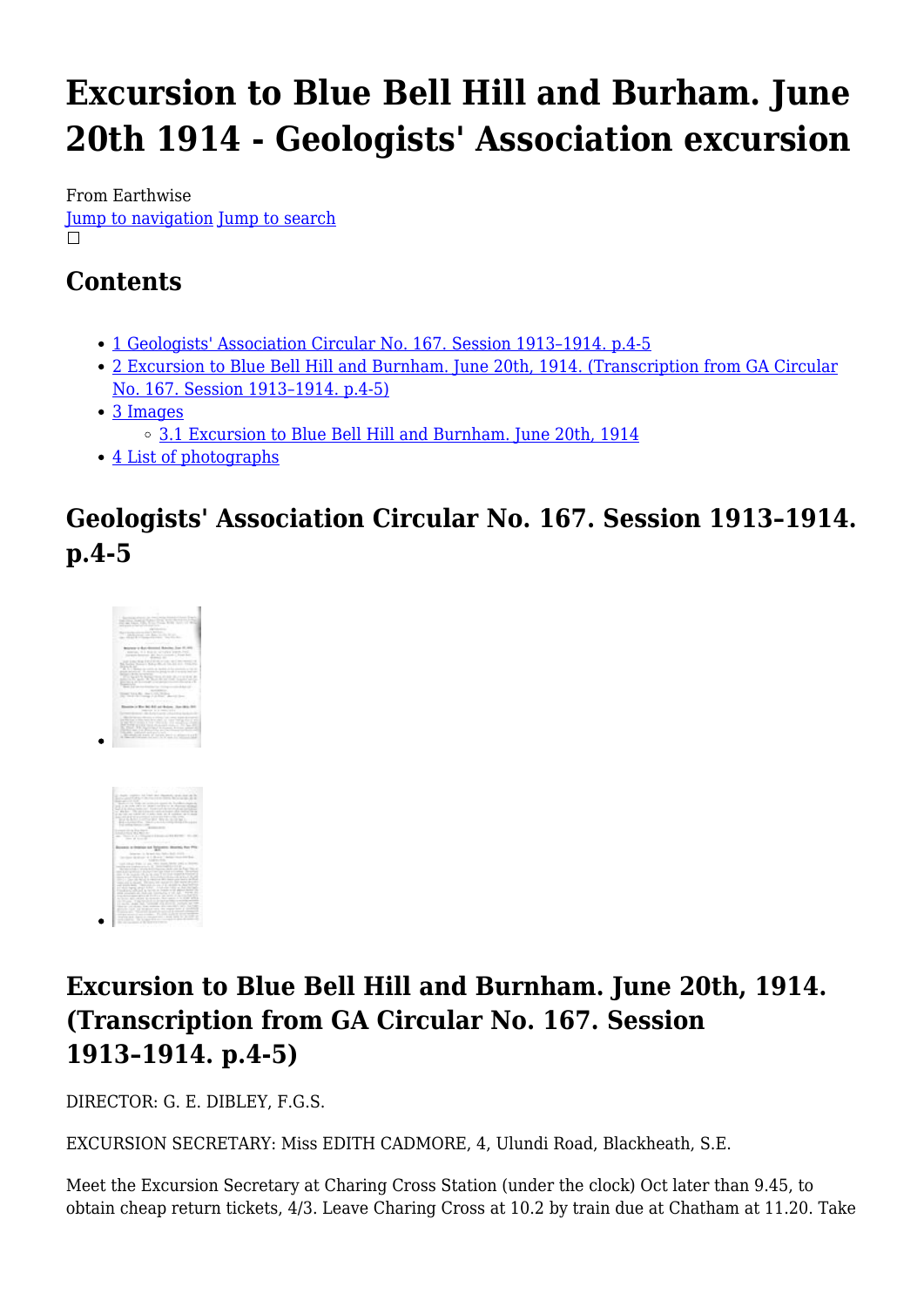lunch. Take motor-bus (12 o'clock). which traverses interesting scenery and geological features to "The Upper Bell" Inn. Fare 4d. Walk along the edge of the escarpment, which here commands one of the finest views of the Medway Valley, the Lower Greensand and Wealden beds to the south. A halt will be made here for lunch. Then descend and examine the exposures (6. ft. in thickness) of (1) the H. Planus and Terebratulina latus zones; (2) R. ruvieri and Adinocamax (3) Holaster subglobosus and Chalk Marl Schloenbachia varians zones and the recently exposed workings in this zone, with the Chloritic Marl at the base; (4) the Upper and Lower Gault.

Return to the village and ascend path opposite the Post Office to inspect the chalk in the banks, which has yielded a rich fauna in the Heteroceras reussianum band of the Holaster planus zone, Descend and visit the now disused quarry known as "Mill Bay." This quarry possesses important features which illustrate the dip of the beds and contains the A. plexus marls, the H. subglobosus and S. varians zones, and should prove productive to those who wish to collect fossils.

Tea at Mr. Bolton's, at the Post Office. Meat tea, 1/3, with eggs, 1/-.

Walk to Snodland Ferry. Take 8.1 p.m. train, arriving Charing Cross 9.43 p.m.

Total walking distance, 5 miles.

REFERENCES Geological Survey Map, Sheet 6. Ordnance Survey Map, Sheet 172. 1907. DIBLEY, G. E.- "Excursion to Rochester and Blue Bell Hill." Proc. Geol. Assoc., vol. xx, p. 178.

### **Images**

#### **Excursion to Blue Bell Hill and Burnham. June 20th, 1914**



The Great Pit, Burham.



The Great Pit, Burham.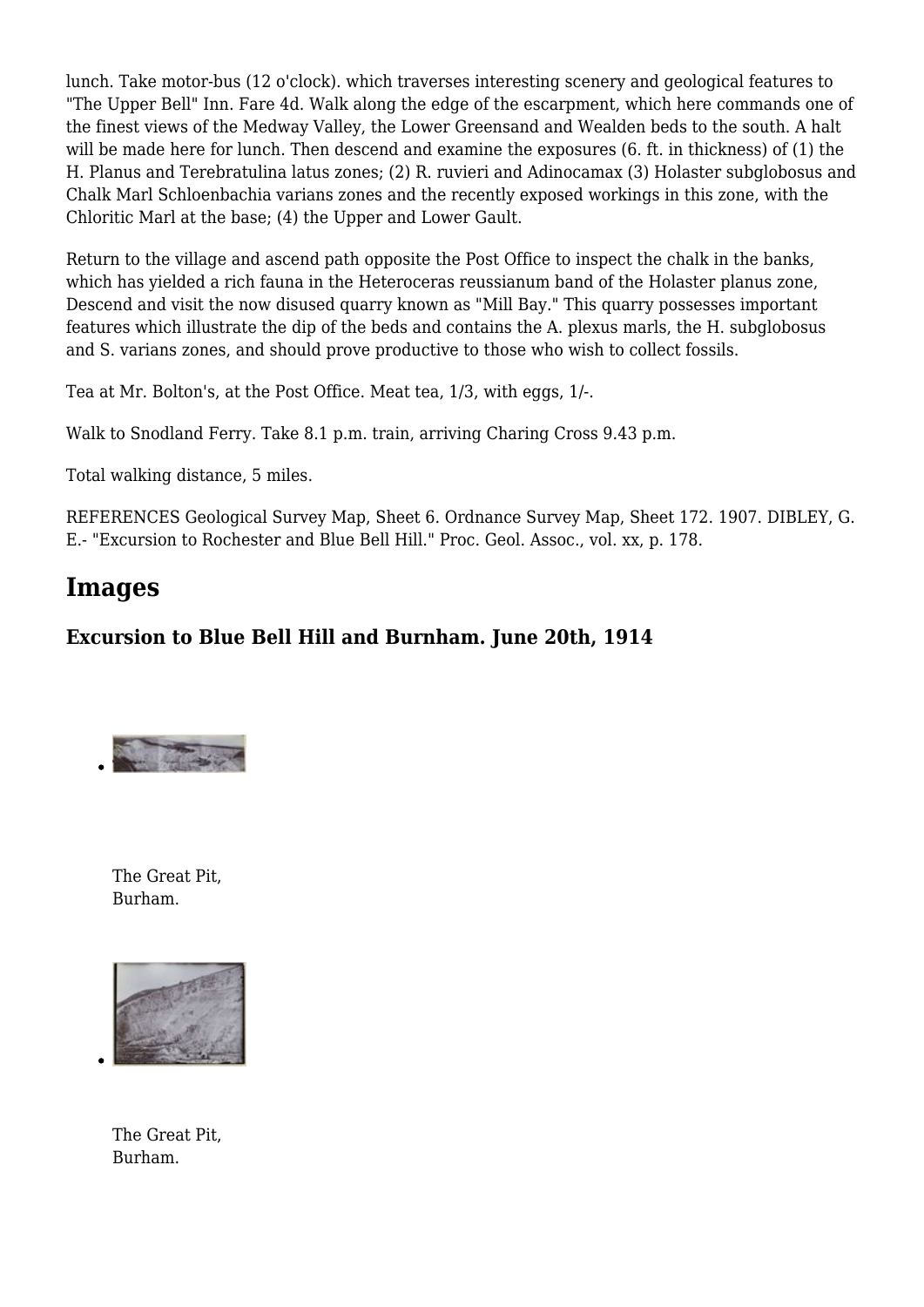

The Great Pit, Burham. Excursion to Blue Bell Hill and Burham, June 20th 1914.



Excursion to Blue Bell Hill and Burham, June 20th 1914.



Excursion to Blue Bell Hill and Burham, June 20th 1914.



Excursion to Blue Bell Hill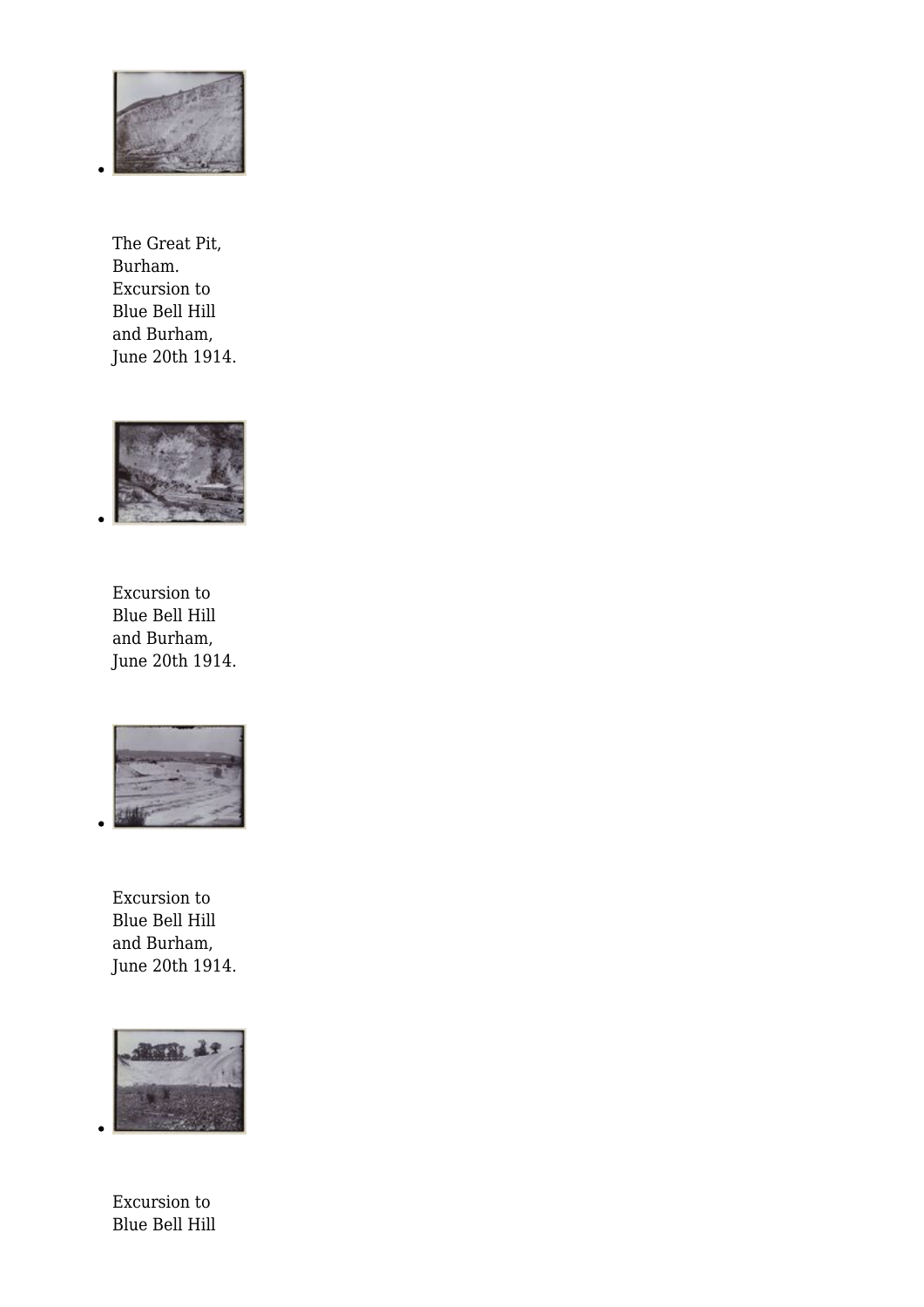and Burham, June 20th 1914.



Excursion to Blue Bell Hill and Burham, June 20th 1914.



Swan's Neck Chalk Pit, Burham. Excursion to Blue Bell Hill and Burham, June 20th 1914.



Swan's Neck Chalk Pit, Burham. Excursion to Blue Bell Hill and Burham, June 20th 1914.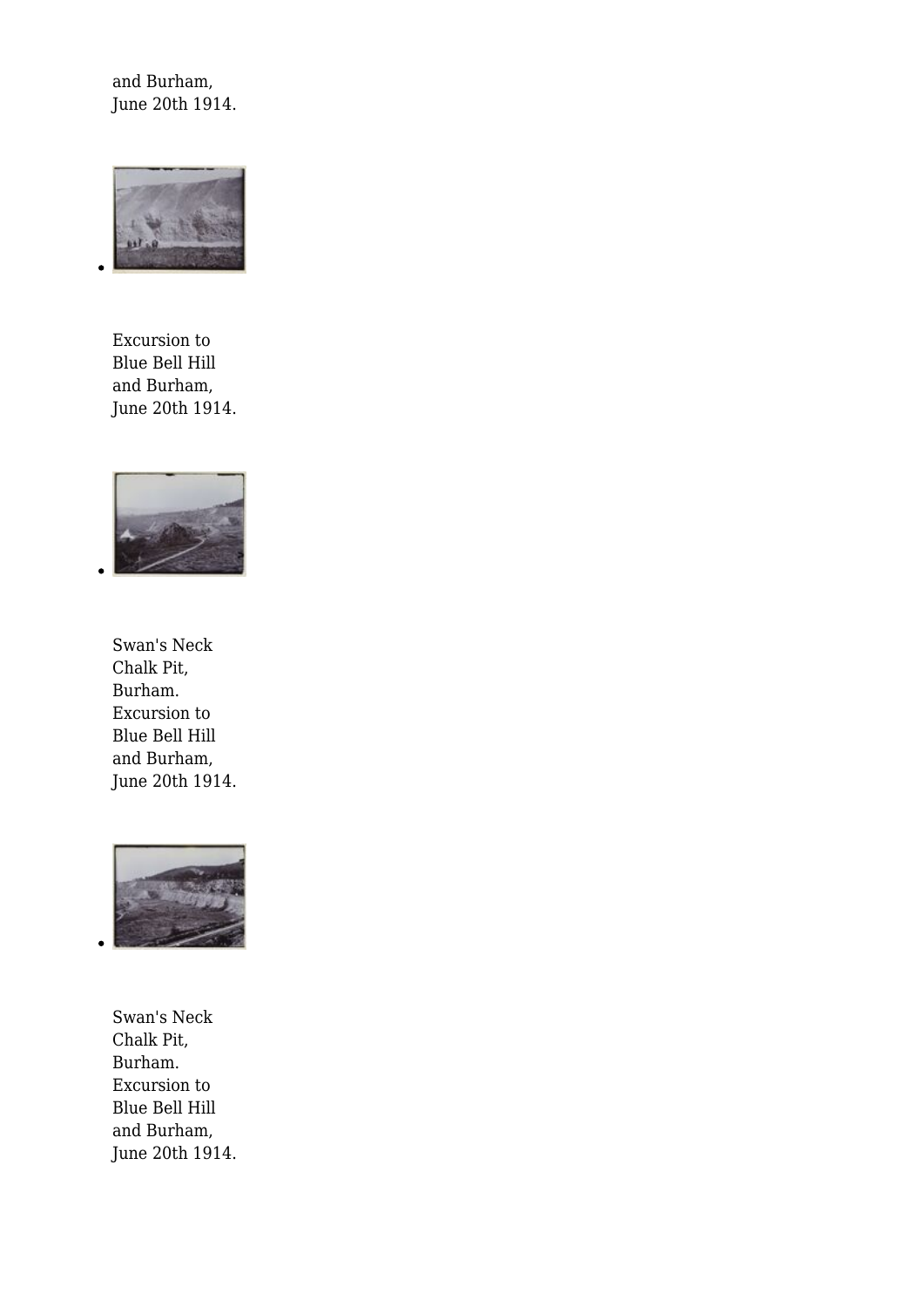

Mill Bay Chalk Pit, Burham. Excursion to Blue Bell Hill and Burham, June 20th 1914.



Mill Bay Chalk Pit, Burham. Excursion to Blue Bell Hill and Burham, June 20th 1914.

### **List of photographs**

[Page 45](http://pubs.bgs.ac.uk/publications.html?pubID=GA004#v=d&z=2&n=5&i=P802807.jp2&y=305&x=735) [P804717](http://geoscenic.bgs.ac.uk/asset-bank/action/viewAsset?id=393033) The Great Pit, Burham. Excursion to Blue Bell Hill and Burham, June 20th 1914. [Three photographs combined to give continuous landscape view.]. [Page 45](http://pubs.bgs.ac.uk/publications.html?pubID=GA004#v=d&z=2&n=5&i=P802807.jp2&y=305&x=735) [P804718](http://geoscenic.bgs.ac.uk/asset-bank/action/viewAsset?id=393034) The Great Pit, Burham. Excursion to Blue Bell Hill and Burham, June 20th 1914. [Page 45](http://pubs.bgs.ac.uk/publications.html?pubID=GA004#v=d&z=2&n=5&i=P802807.jp2&y=305&x=735) [P804719](http://geoscenic.bgs.ac.uk/asset-bank/action/viewAsset?id=393035) The Great Pit, Burham. Excursion to Blue Bell Hill and Burham, June 20th 1914. [Page 47](http://pubs.bgs.ac.uk/publications.html?pubID=GA004#v=d&z=2&n=5&i=P802809.jp2&y=305&x=737) [P804720](http://geoscenic.bgs.ac.uk/asset-bank/action/viewAsset?id=393036) Excursion to Blue Bell Hill and Burham, June 20th 1914. [Page 47](http://pubs.bgs.ac.uk/publications.html?pubID=GA004#v=d&z=2&n=5&i=P802809.jp2&y=305&x=737) [P804721](http://geoscenic.bgs.ac.uk/asset-bank/action/viewAsset?id=393037) Excursion to Blue Bell Hill and Burham, June 20th 1914. [Page 47](http://pubs.bgs.ac.uk/publications.html?pubID=GA004#v=d&z=2&n=5&i=P802809.jp2&y=305&x=737) [P804722](http://geoscenic.bgs.ac.uk/asset-bank/action/viewAsset?id=393038) Excursion to Blue Bell Hill and Burham, June 20th 1914. [Page 47](http://pubs.bgs.ac.uk/publications.html?pubID=GA004#v=d&z=2&n=5&i=P802809.jp2&y=305&x=737) [P804723](http://geoscenic.bgs.ac.uk/asset-bank/action/viewAsset?id=393039) Excursion to Blue Bell Hill and Burham, June 20th 1914. [Page 49](http://pubs.bgs.ac.uk/publications.html?pubID=GA004#v=d&z=2&n=5&i=P802811.jp2&y=305&x=739) [P804724](http://geoscenic.bgs.ac.uk/asset-bank/action/viewAsset?id=393040) Swan's Neck Chalk Pit, Burham. Excursion to Blue Bell Hill and Burham, June 20th 1914. [Page 49](http://pubs.bgs.ac.uk/publications.html?pubID=GA004#v=d&z=2&n=5&i=P802811.jp2&y=305&x=739) [P804725](http://geoscenic.bgs.ac.uk/asset-bank/action/viewAsset?id=393041) Swan's Neck Chalk Pit, Burham. Excursion to Blue Bell Hill and Burham, June 20th 1914. [Page 49](http://pubs.bgs.ac.uk/publications.html?pubID=GA004#v=d&z=2&n=5&i=P802811.jp2&y=305&x=739) [P804726](http://geoscenic.bgs.ac.uk/asset-bank/action/viewAsset?id=393042) Mill Bay Chalk Pit, Burham. Excursion to Blue Bell Hill and Burham, June 20th 1914. [Page 49](http://pubs.bgs.ac.uk/publications.html?pubID=GA004#v=d&z=2&n=5&i=P802811.jp2&y=305&x=739) [P804727](http://geoscenic.bgs.ac.uk/asset-bank/action/viewAsset?id=393043) Mill Bay Chalk Pit, Burham. Excursion to Blue Bell Hill and Burham, June 20th 1914.

Retrieved from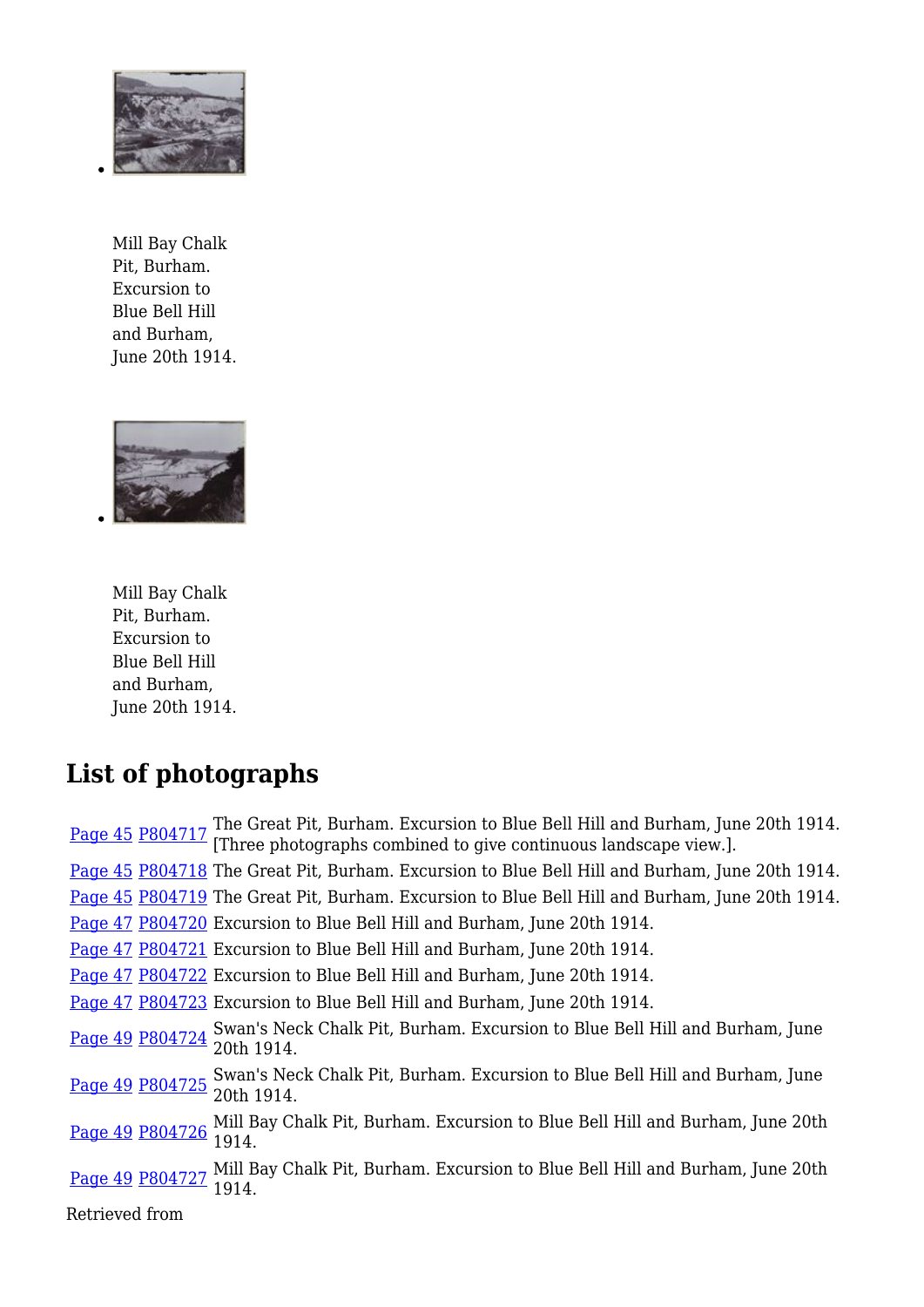'[http://earthwise.bgs.ac.uk/index.php?title=Excursion\\_to\\_Blue\\_Bell\\_Hill\\_and\\_Burham.\\_June\\_20th\\_19](http://earthwise.bgs.ac.uk/index.php?title=Excursion_to_Blue_Bell_Hill_and_Burham._June_20th_1914_-_Geologists%27_Association_excursion&oldid=55152) [14\\_-\\_Geologists%27\\_Association\\_excursion&oldid=55152](http://earthwise.bgs.ac.uk/index.php?title=Excursion_to_Blue_Bell_Hill_and_Burham._June_20th_1914_-_Geologists%27_Association_excursion&oldid=55152)' [Category](http://earthwise.bgs.ac.uk/index.php/Special:Categories):

[Geologists' Association excursions](http://earthwise.bgs.ac.uk/index.php/Category:Geologists%27_Association_excursions)

### **Navigation menu**

#### **Personal tools**

- Not logged in
- [Talk](http://earthwise.bgs.ac.uk/index.php/Special:MyTalk)
- [Contributions](http://earthwise.bgs.ac.uk/index.php/Special:MyContributions)
- [Log in](http://earthwise.bgs.ac.uk/index.php?title=Special:UserLogin&returnto=Excursion+to+Blue+Bell+Hill+and+Burham.+June+20th+1914+-+Geologists%27+Association+excursion&returntoquery=action%3Dmpdf)
- [Request account](http://earthwise.bgs.ac.uk/index.php/Special:RequestAccount)

#### **Namespaces**

- [Page](http://earthwise.bgs.ac.uk/index.php/Excursion_to_Blue_Bell_Hill_and_Burham._June_20th_1914_-_Geologists%27_Association_excursion)
- [Discussion](http://earthwise.bgs.ac.uk/index.php?title=Talk:Excursion_to_Blue_Bell_Hill_and_Burham._June_20th_1914_-_Geologists%27_Association_excursion&action=edit&redlink=1)

 $\Box$ 

#### **Variants**

#### **Views**

- [Read](http://earthwise.bgs.ac.uk/index.php/Excursion_to_Blue_Bell_Hill_and_Burham._June_20th_1914_-_Geologists%27_Association_excursion)
- [Edit](http://earthwise.bgs.ac.uk/index.php?title=Excursion_to_Blue_Bell_Hill_and_Burham._June_20th_1914_-_Geologists%27_Association_excursion&action=edit)
- [View history](http://earthwise.bgs.ac.uk/index.php?title=Excursion_to_Blue_Bell_Hill_and_Burham._June_20th_1914_-_Geologists%27_Association_excursion&action=history)
- [PDF Export](http://earthwise.bgs.ac.uk/index.php?title=Excursion_to_Blue_Bell_Hill_and_Burham._June_20th_1914_-_Geologists%27_Association_excursion&action=mpdf)

 $\overline{\phantom{a}}$ 

#### **More**

#### **Search**

Search  $\|$  Go

#### **Navigation**

- [Main page](http://earthwise.bgs.ac.uk/index.php/Main_Page)
- [Recent changes](http://earthwise.bgs.ac.uk/index.php/Special:RecentChanges)
- [Random page](http://earthwise.bgs.ac.uk/index.php/Special:Random)
- [Help about MediaWiki](https://www.mediawiki.org/wiki/Special:MyLanguage/Help:Contents)